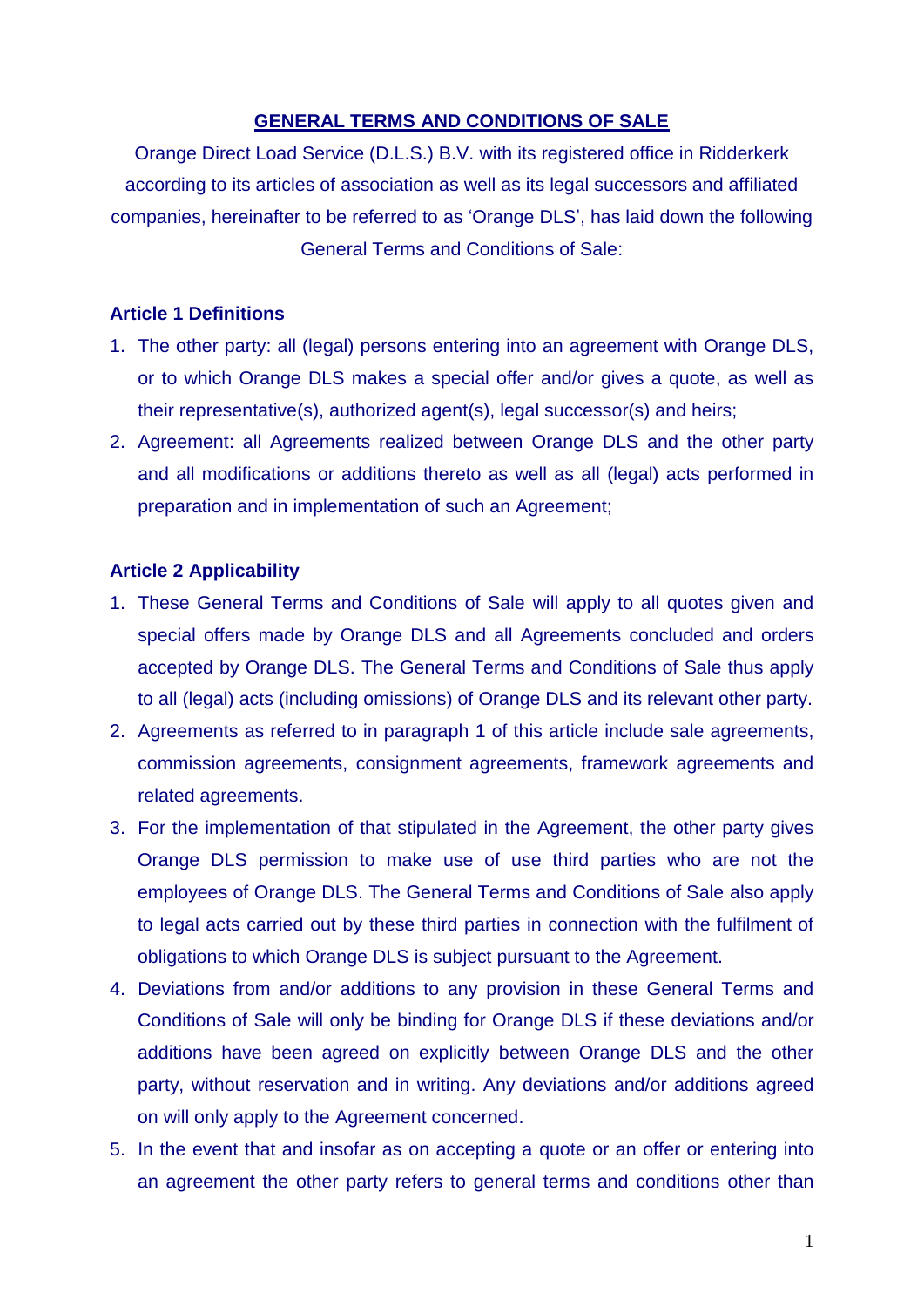the General Terms and Conditions of Sale of Orange DLS with a view to applying these general terms and conditions to the Agreement, other general terms and conditions than these General Terms and Conditions of Sale will only apply to the Agreement if Orange DLS has accepted such general terms and conditions without reservation and in writing.

6. In the event that following the intervention of a judicial authority, any provision of these General Terms and Conditions of Sale appears to be null and void, solely the provision concerned will cease to apply. All other provisions will continue to apply without prejudice.

### **Article 3 Offers and prices**

- 1. All agreements concluded by Orange DLS are deemed to have been realized at the business address of Orange DLS, namely Handelsweg 35d, 2988 DB in Ridderkerk, both with regard to the implementation and the payment of the Agreement.
- 2. All sums mentioned in quotes, special offers, Agreements and orders will be given in Euros unless the parties have agreed otherwise in writing. Moreover, all sums mentioned are exclusive of transport costs and turnover tax, unless the parties have agreed otherwise in writing.
- 3. All offers made by Orange DLS are without obligation.
- 4. Orange DLS retains the right to refuse orders without giving any reason.
- 5. Orange DLS is not obliged to keep to an offer and/or an agreement for a specified price if this price is based on a misprint and/or a writing error.

### **Article 4 Agreement**

- 1. In the event that a quote contains an offer without obligation which is accepted by a third party (the other party), Orange DLS will have the right to revoke the offer within two working days of having received such acceptance.
- 2. The other party will receive written confirmation of the order or a written record of the Agreement from Orange DLS. This written record can consist of the invoice and/or purchase order.
- 3. If after the Agreement has been realized the parties agree on further and/or additional agreements or modifications, these will only be binding if and insofar as these agreements have been laid down in writing. In this case too, the written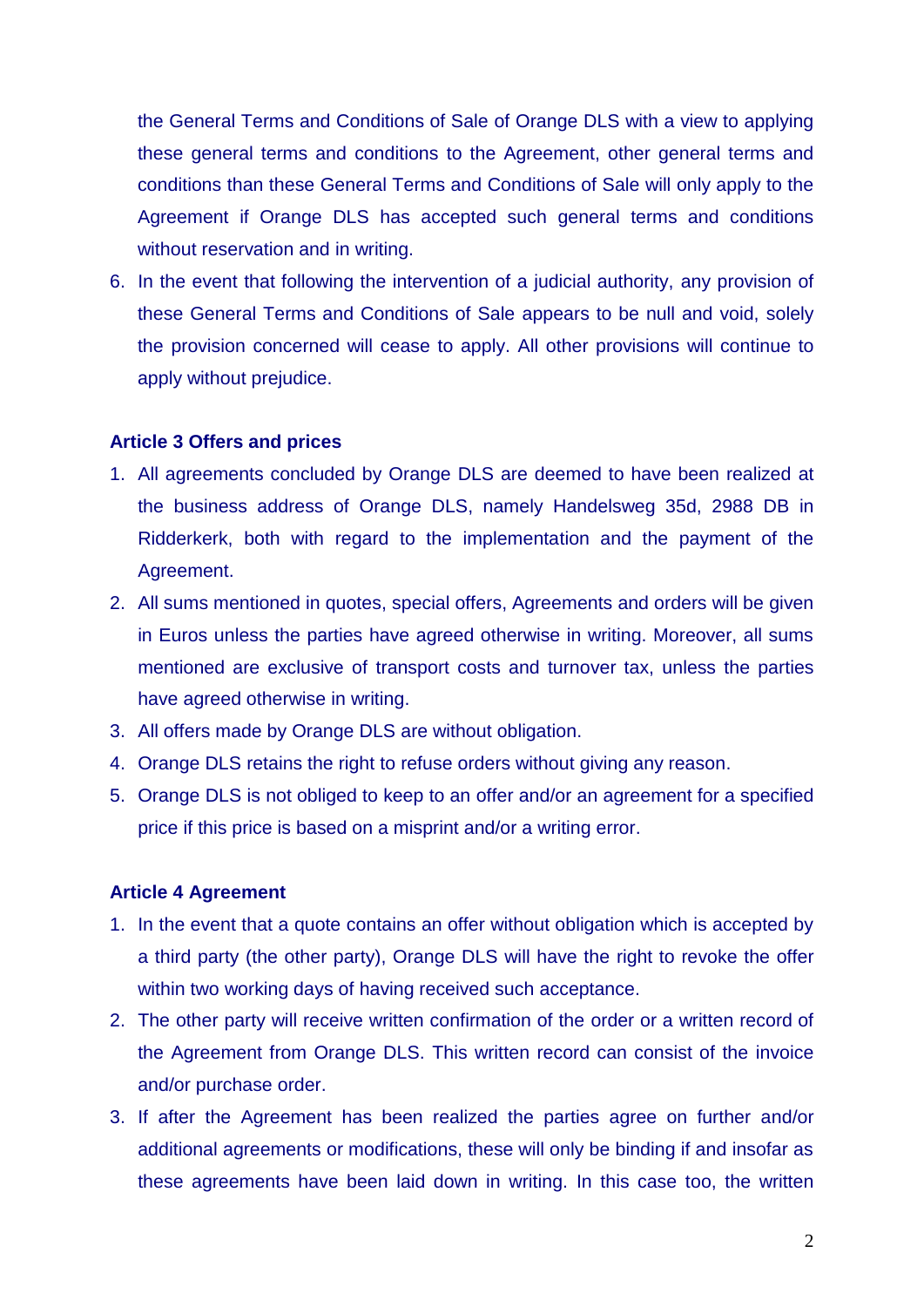record can consist of the invoice and/or purchase order.

### **Article 5 Cancellation of the Agreement**

- 1. The other party can only cancel the Agreement if this takes place in writing prior to the commencement of the implementation of the Agreement. With due observance of that stipulated hereinafter, in the event of a cancellation, all preparatory expenses incurred by Orange DLS will be charged to the other party at all times.
- 2. In the event that the Agreement is cancelled within 72 hours prior to the time of delivery agreed on, in addition to the preparatory expenses, the other party will owe compensation set at 50% of the price agreed. If the Agreement is cancelled later than 24 hours prior to the time of delivery, the other party will owe the full price agreed.
- 3. In the event that the Agreement is cancelled, regardless of the date on which the cancellation takes place, the other party will be obliged to compensate the costs that Orange DLS must pay third parties arising from and in connection with the cancelled Agreement.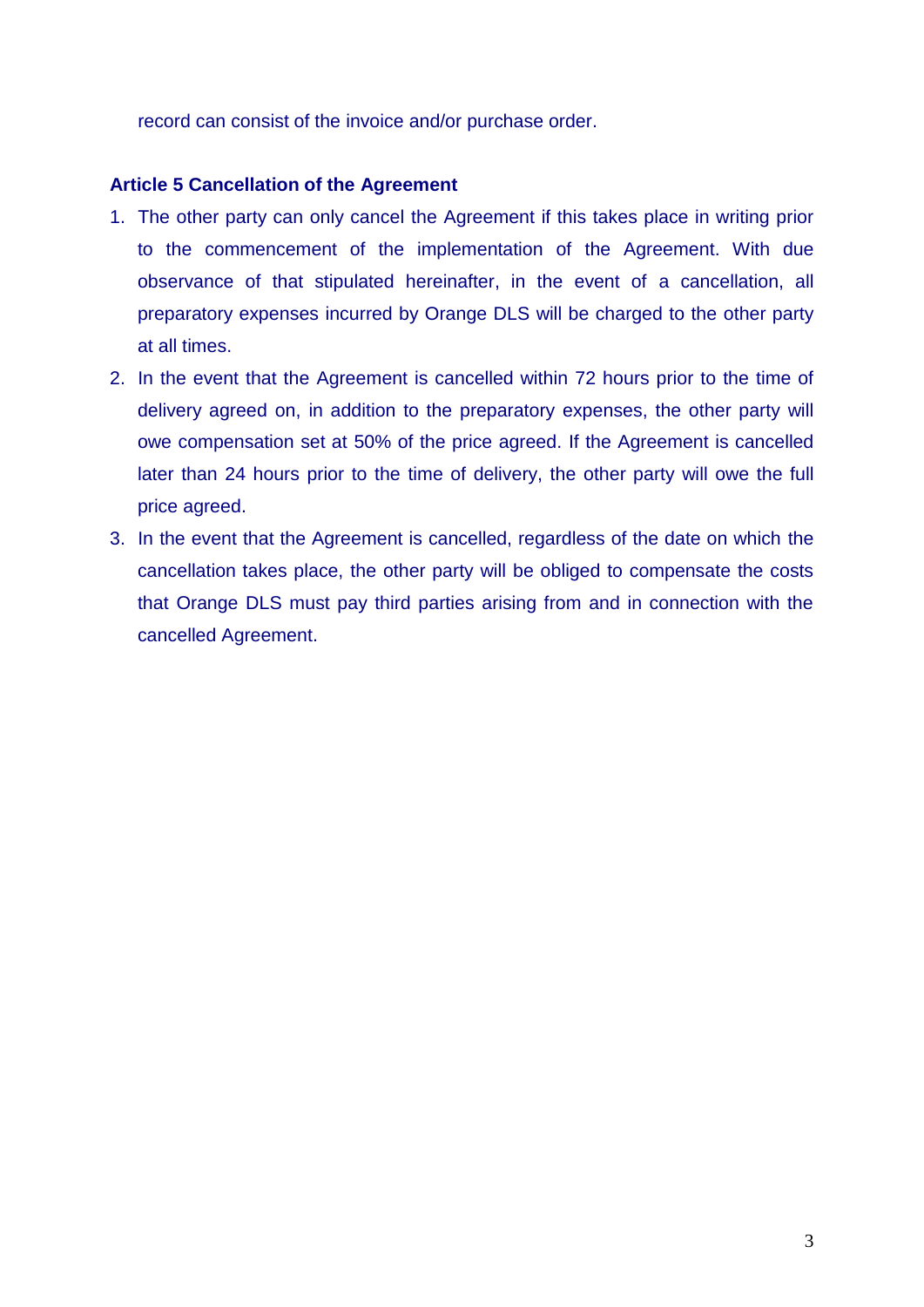# **Article 6 Delivery**

- 1. The delivery time agreed is not a strict deadline unless the parties have explicitly agreed otherwise.
- 2. Insofar as these are within reason, delivery delays will not give the other party the right to terminate the Agreement or to any compensation.
- 3. Barring notice to the contrary given by the other party, that delivered by Orange DLS must comply with that agreed on by the parties both in terms of number and weight and in terms of requirements prescribed by public and public law. The parties explicitly agree on presumptive evidence with regard hereto.
- 4. Deliveries will be made to the customer, unless the parties have agreed otherwise in writing with regard hereto. The time of delivery is the time at which the goods are delivered to the customer.
- 5. In the event that parties have agreed that Orange DLS will store the goods it is to deliver for the other party, either in its own storage space or in that of a third party, the goods will be handed over at the time of their storage.
- 6. Before fulfilling the obligations it is subject to arising from the Agreement, Orange DLS is entitled to demand sufficient security with regard to the other party's fulfilment of its payment obligations.
- 7. In the event that the other party still has an obligation to pay Orange DLS any sum, especially if invoices sent by Orange DLS are still partly or fully due, Orange DLS will be entitled to suspend the obligation to deliver until the other party has met all its obligations.

### **Article 7 Acceptance and complaints**

- **1.** Immediately following the delivery of the goods agreed by Orange DLS, they must be inspected and verified by the other party. The inspection and verification must be carried out in the presence of the driver. The other party must verify whether the goods delivered comply with that stipulated in the Agreement, namely:
	- a. whether the correct goods have been delivered;
	- b. whether the goods delivered comply with the quality requirements made and agreed with regard thereto, or in other words, the requirements that may be made in connection with normal use and/or commercial purposes;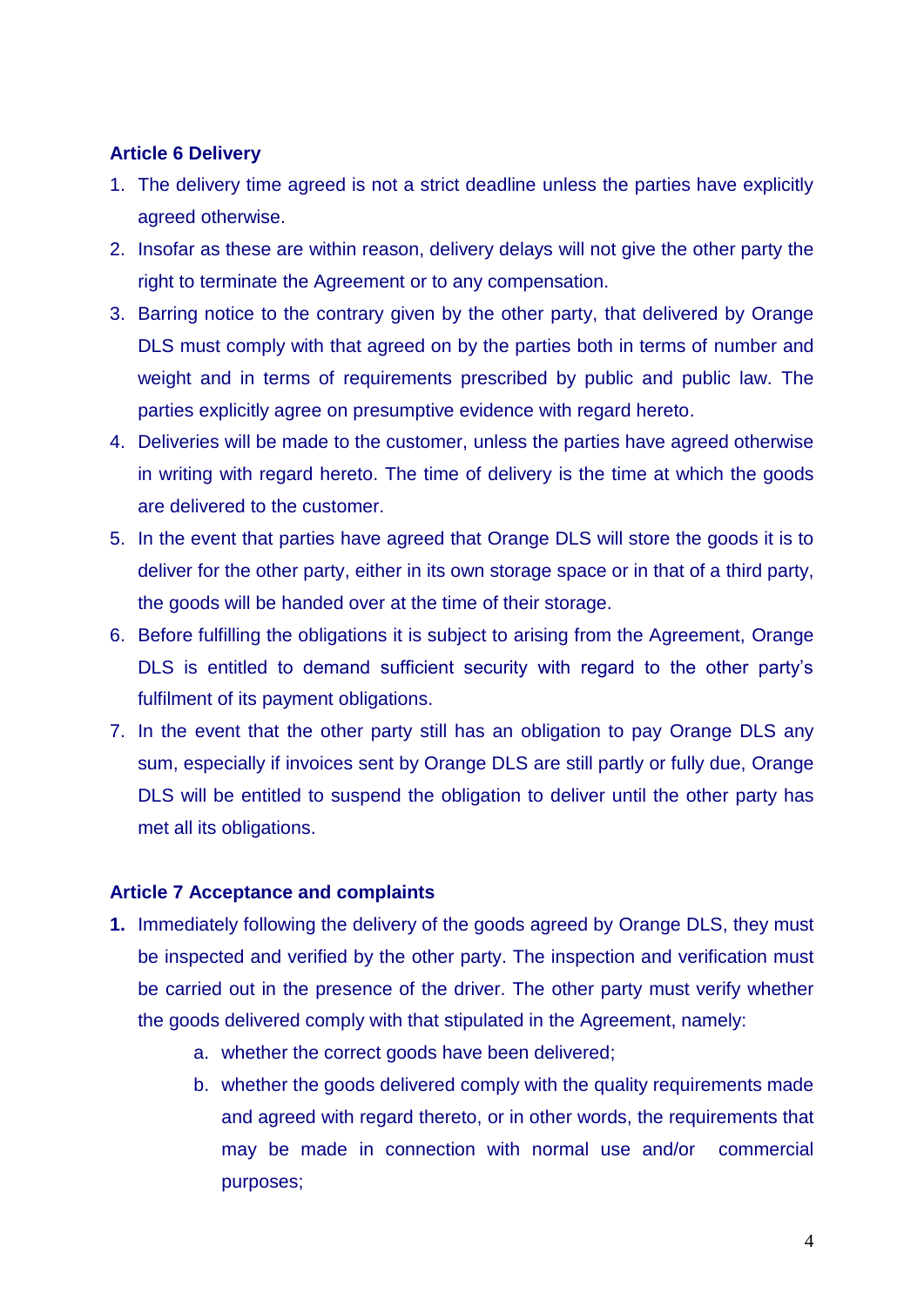- c. whether the goods delivered comply with that agreed on by the parties in terms of quantity (number, amount, weight). If a difference is established by the other party that is less than 10%, the other party will be obliged to fully accept the goods delivered, such for a pro rata reduction of the price agreed.
- 2. In the event that the goods are delivered ex warehouse, the other party must inspect the goods delivered in the sales space of Orange DLS.
- 3. Any defects and objections not related to circumstances set out in paragraph 1 of this article under c must be reported to Orange DLS in writing immediately after having been established but within eight hours of delivery at the latest. If Orange DLS has not received a complaint immediately following delivery, the goods will be deemed to have been delivered in conformity with that stipulated in the Agreement and without any defects.
- 4. As soon as possible after having been established, any complaints concerning defects that are not immediately visible must communicated to Orange DLS in writing to enable Orange DLS to investigate the justness of the complaints concerned on the spot. The other party must enable Orange DLS to verify that the complaints of the other party are justified. In the event that Orange DLS has not received a written complaint from the other party within eight hours of the delivery, the defect and/or the fault will not be deemed to have been present at the time of the delivery, but the parties will take it for granted that this defect and/or this fault arose after delivery.
- 5. That stipulated in this article will apply without prejudice in the event that the goods delivered by Orange DLS for the other party are delivered to a third party. The other party can thus at no time argue against Orange DLS that it had not inspected the goods delivered in view of the fact that they were stored with a third party elsewhere.
- 6. The other party is obliged to keep the goods as a prudent debtor and possessor at all times.

#### **Article 8 Payment**

1. Unless the regulation concerned has been departed from, the other party must pay the price agreed on after receiving the invoice related to the delivery without a reduction or claiming compensation within 14 days as of the date of invoice.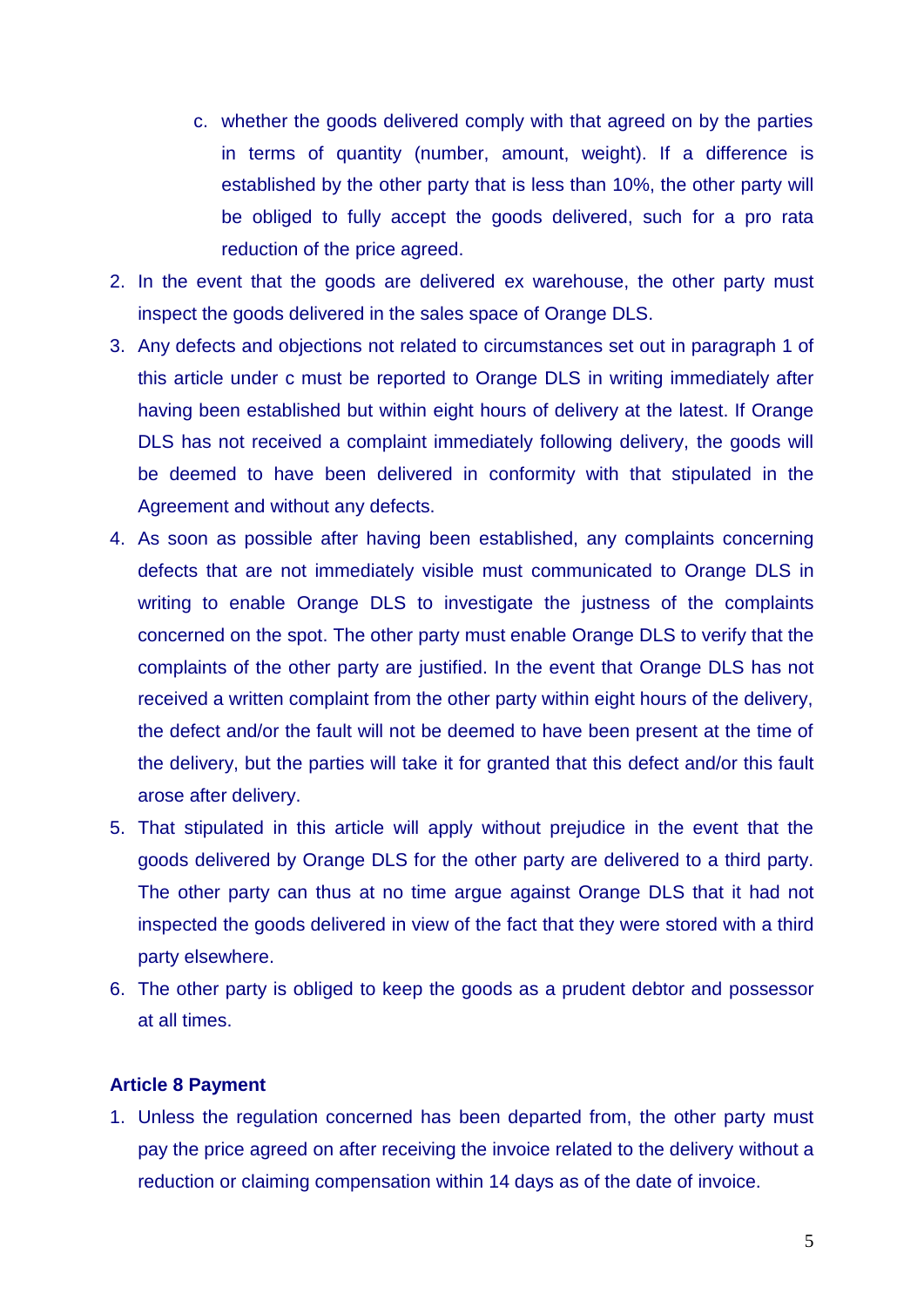- 2. The setting off by the other party of the sums invoiced by Orange DLS against a counterclaim put forward by the other party or the suspension of payment by the other party in connection with a counterclaim is not permitted, unless Orange DLS has explicitly acknowledged the fact that it is obliged to pay the counterclaim without reservation, or the existence of the counterclaim has been irrevocably established at law.
- 3. In the event that the term of payment is exceeded, the other party will owe default interest of 1% per month, without prejudicing the other rights of Orange DLS such as the right to compensation for extrajudicial costs and statutory interest.
- 4. In the event that the term of payment is exceeded, without prior notice of default, the other party will owe statutory commercial interest on the outstanding sum. Insofar as it has been established at law that the Buyer does not owe statutory commercial interest, it will owe Orange DLS the statutory interest concerned.
- 5. In the event that even after having been put into default by Orange DLS, the other party fails to pay the outstanding sums to Orange DLS, in addition to the total sum due consisting of the outstanding sums increased by the interest payable, it will also be obliged to pay compensation for extrajudicial collection costs. The sum of the extrajudicial collection costs is set at 15% of the principal sum due.
- 6. Payment made by the other party will first be applied to settle all interest and costs payable and subsequently for those invoices that have been outstanding for the longest periods. This will also be the case if the other party states that the payment relates to a later invoice.

#### **Article 9 Retention of title**

- 1. Goods delivered by Orange DLS will remain its property up to the time of full payment of all claims of Orange DLS vis-à-vis the other party on the basis of agreements concluded between them, including interests and costs.
- 2. The other party will only be authorized to resell goods delivered by Orange DLS that are subject to retention of title, as set out in paragraph 1 of this article, if reselling is one of the other party's normal business activities.
- 3. In the event that the other party fails to observe its obligations, or if [business name] has a well-founded fear that the other party is not capable of fulfilling its obligations flowing from the Agreement, or if there is a suspicion that the other party does not wish to fulfil the obligations to which it is subject, Orange DLS will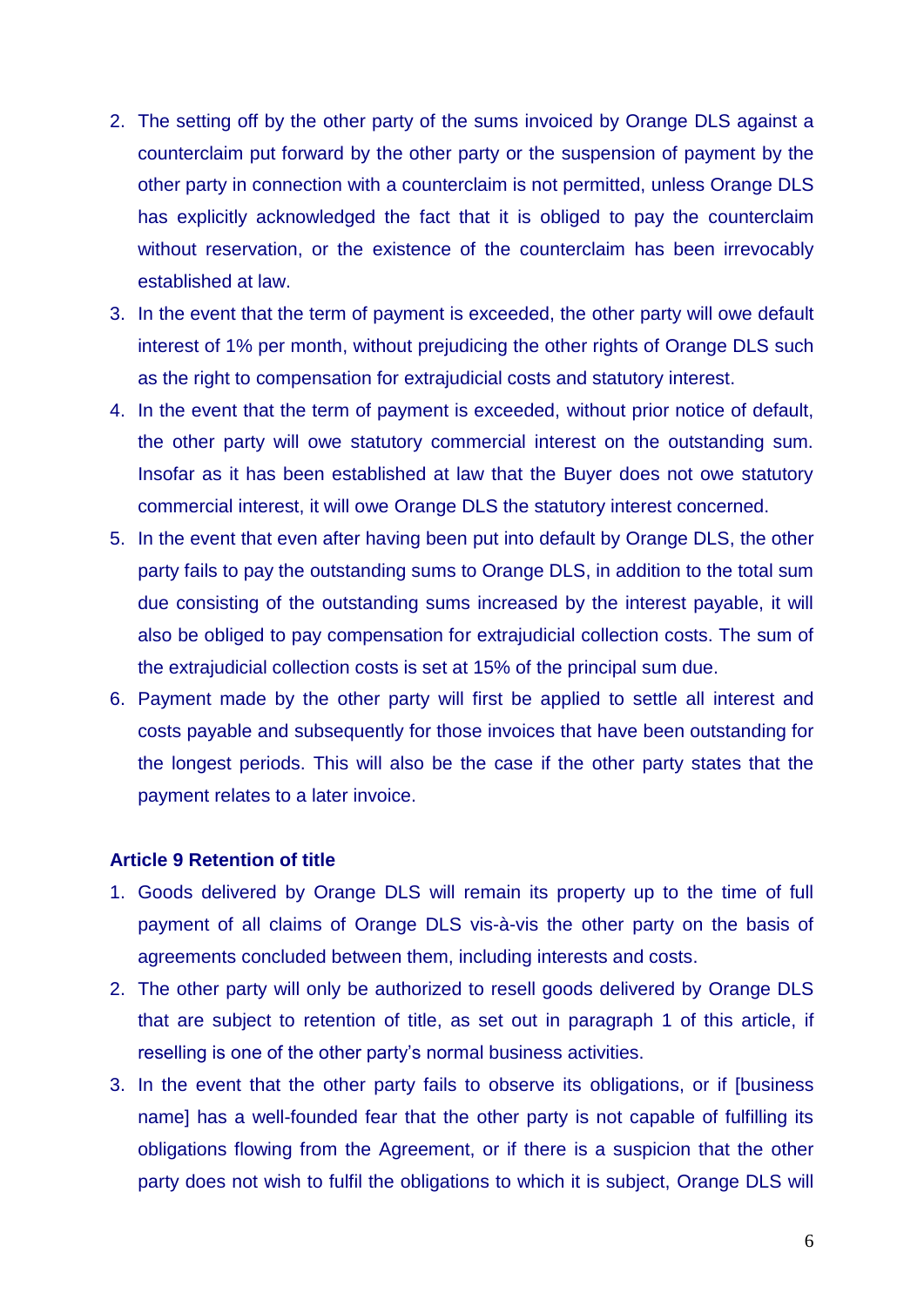be entitled to take back the goods it has delivered, subject to retention of title mentioned in paragraph 1 of this article, from the other party or from a third party keeping these goods for the other party or to cause these goods to be taken back. The other party will be obliged to cooperate with such action carried out by Orange DLS.

- 4. In the event that third parties wish to establish or assert a right on the goods delivered by Orange DLS under retention of title, the other party must notify Orange DLS hereof by return of post. The other party must moreover point out to the third party concerned the fact that the goods in question were delivered under retention of title. The other party must provide the third party with the Agreement concluded between the parties from which it is apparent that a retention of title was claimed with regard to the goods delivered.
- 5. The other party is obliged to cooperate with all measures that Orange DLS wishes to take to protect its property rights with regard to goods it has delivered.

#### **Article 10 Liability and risk**

- 1. In the event that the other party has goods in its possession delivered by Orange DLS which are the property of Orange DLS (including packaging) and/or which are subject to retention of title as referred to in Article 9 of these General Terms and Conditions of Sale, as of the time at which the goods are delivered to it up to the time at which they are returned or the time at which the ownership of these goods is transferred, the other party will be liable for any damage caused by and/or with these goods.
- 2. In the event that it has goods in its possession that are the property of [business name] (including packaging) and/or which are subject to retention of title as mentioned in Article 9 of these General Terms and Conditions of Sale, the other party will be liable for any loss suffered by Orange DLS as a result of the damage to, the loss of or the destruction of these goods, which loss arose in the period between the time at which Orange DLS delivered the goods and the time at which the goods were returned or the time at which the ownership of the goods was passed.
- 3. In the event that as a result of circumstances attributable to the other party Orange DLS wishes to make use of its retention of title but nevertheless suffers a loss, the other party will be liable for the loss suffered by Orange DLS.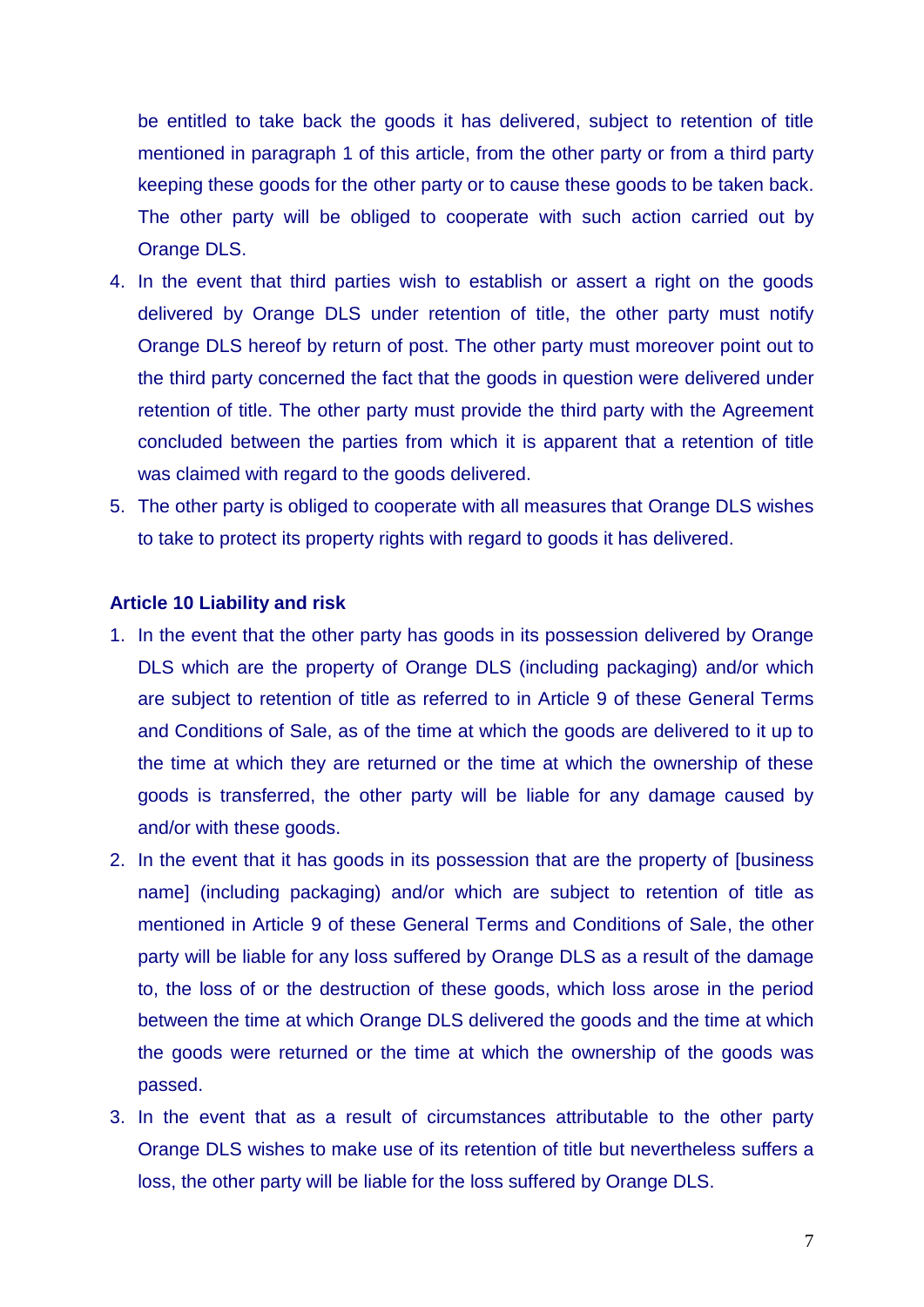- 4. In the event that in the implementation of the Agreement it has goods in its possession (including packaging) which are the property of Orange DLS and/or subject to retention of title as referred to in Article 9 of these General Terms and Conditions of Sale and in the event of theft, loss or damage to the goods supplied to it by Orange DLS, the other party will be obliged to notify Orange DLS hereof immediately. The other party must immediately report theft or acts of war to the police of the municipality where the theft and/or the act of war took place. The other party must provide Orange DLS with a copy of such a report.
- 5. In the event that Orange DLS has delivered goods to the other party that are the property of a third party, the other party will indemnify Orange DLS against all claims of this third party with regard to damage caused by and/or with the goods that Orange DLS has delivered to the other party, as well as damage caused to the goods supplied by the other party by Orange DLS.
- 6. In the event that the other party or a third party to which the other party has passed on the goods delivered by Orange DLS makes a recall or causes a recall to be made, Orange DLS will only be able to be held liable for (a part of) the costs thereby incurred if i) it is established that Orange DLS is liable for the circumstances that have led to the recall, and ii) Orange DLS was consulted and had its say before the recall was made and iii) it has been established that the other party acted as a reasonable and reasonably competent professional and attempted to limit the costs incurred in connection with the recall as far as possible.
- 7. In the event that Orange DLS is liable for any damage, all liability of Orange DLS will be limited to the sum paid out under the public liability insurance of Orange DLS, increased by the own risk under this insurance policy. If for any reason whatsoever no sum is paid out pursuant to this insurance, all liability will be limited to the sum of the invoice corresponding to the Agreement on which the other party's claim is based, on the understanding that all liability will be limited to a sum of EUR 40,000.

#### **Article 11 Force majeure**

1. In the event of force majeure, Orange DLS will be entitled either to suspend the implementation of the Agreement or to fully or partly terminate the Agreement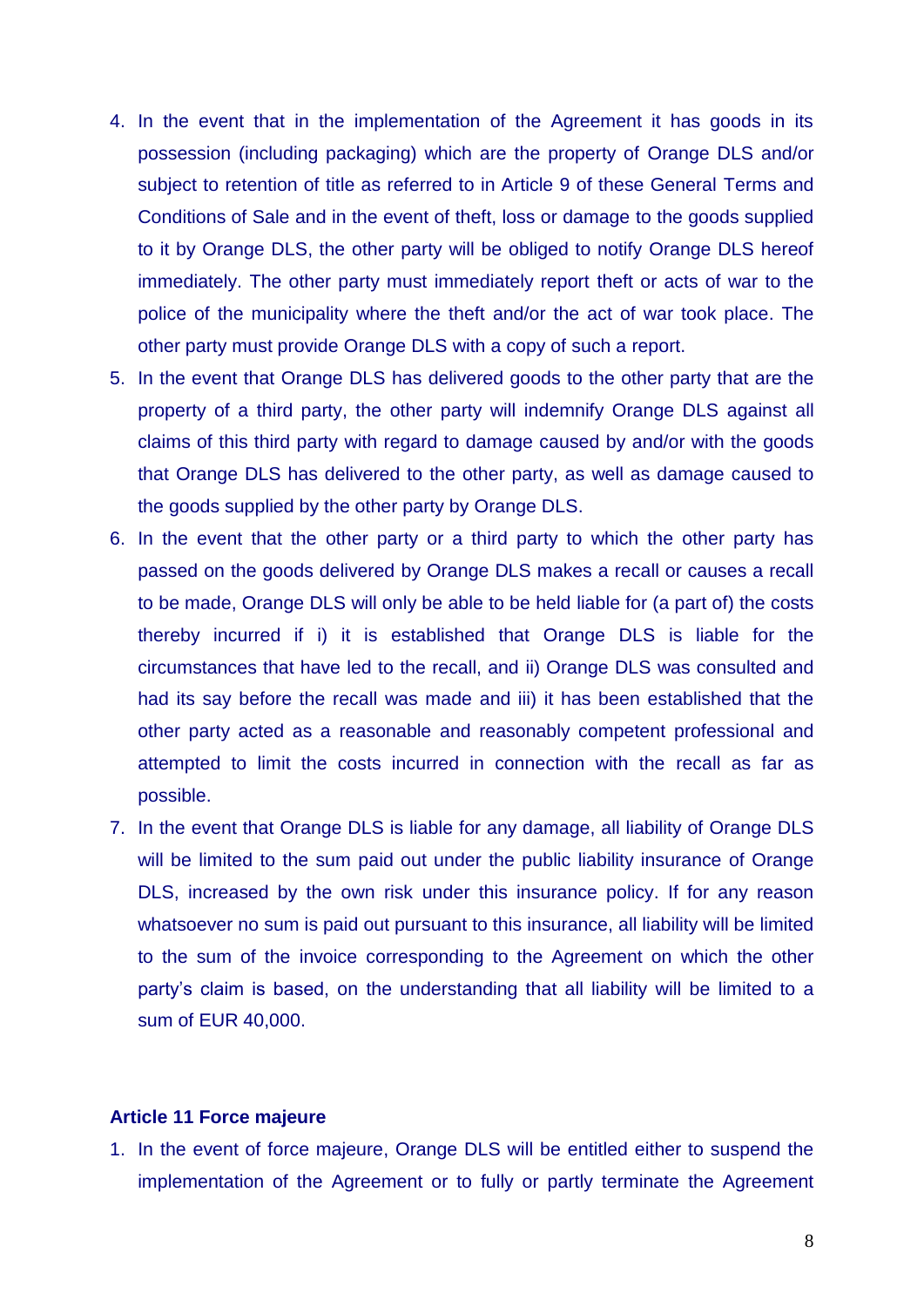without the other party being able to claim any compensation vis-à-vis Orange DLS.

- 2. Force majeure of Orange DLS should be understood to mean:
	- strikes held by the employees of Orange DLS or third parties called in by Orange DLS in connection with the implementation of the Agreement;

- illness of employees of Orange DLS or third parties called in by Orange DLS in connection with the implementation of the Agreement;

- measures taken and/or prohibitions issued by the Dutch government and/or a foreign government by which Orange DLS is bound;

- unforeseen and unpredictable traffic impediments;

- accident(s) with a means of transport employed in connection with the implementation of the Agreement as well as unforeseen technical defects in these means of transport;

- (attributable) failure to perform by the suppliers of Orange DLS;

- theft of goods required for the implementation of the Agreement;

- as well as all other unforeseen circumstances that prevent Orange DLS from implementing the Agreement properly and on time and that are not for the account and risk of Orange DLS.

- 3. In the event that on the commencement of the force majeure, Orange DLS has already partly met its obligations or can only partly meet its obligations, it will be entitled to send out separate invoices for that supplied and/or the part supplied. The other party will then be obliged to pay the invoice concerned as if a separate Agreement was concerned.
- 4. All agreements related to the sale of agrarian products are subject to a good harvest. If as a result of a disappointing harvest in terms of the quantity and/or quality of the agrarian products concerned there are fewer products available than could have been expected within reason on concluding the Agreement, also as a result of products having been declared unfit by the authorized bodies, [business name] will have the right to reduce the quantity it sells correspondingly. On reducing the quantity supplied, Orange DLS will fully comply with its obligations to deliver. Orange DLS will not then be obliged to supply substitute agrarian products, neither will it be liable for any loss suffered whatsoever.

#### **Article 12 Default and termination**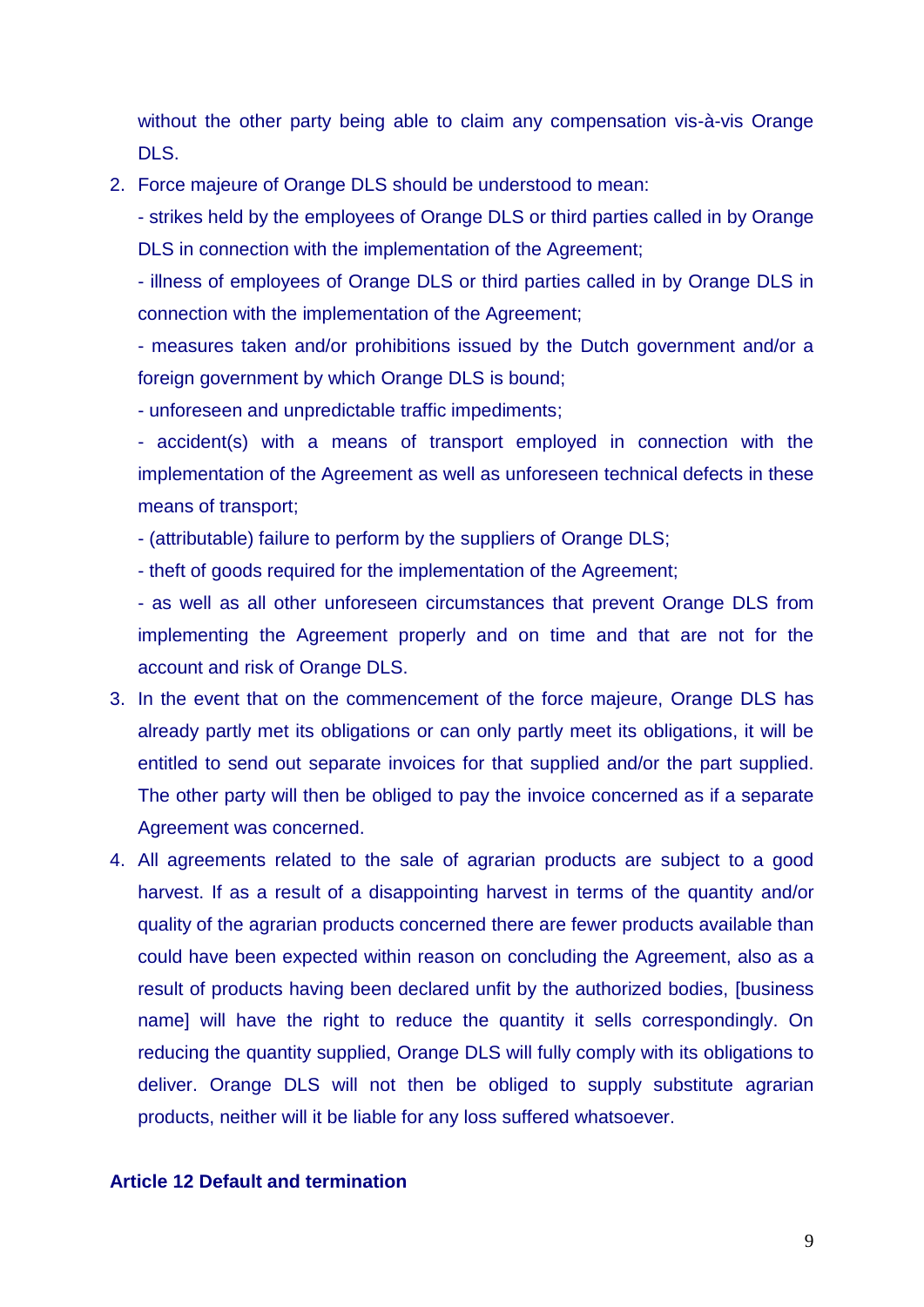- 1. In the event that the other party fails to comply, fails to comply properly or fails to comply on time with any obligation arising for the other party from the Agreement concluded with Orange DLS and/or the law, including the obligation to pay on time as included in Article 8 of these General Terms and Conditions of Sale, the other party will be in default *de jure* and Orange DLS will be entitled to suspend the implementation of the Agreement and/or to fully or partly terminate the Agreement and any directly related Agreements without Orange DLS being obliged to pay any compensation and without prejudicing the further rights of Orange DLS.
- 2. In the event that the other party is in default, it will owe Orange DLS the statutory (commercial) interest as well as all costs both in and out of court incurred by Orange DLS within reason in establishing the liability of the other party and/or in acquiring payment of its claims which are covered by Article 6:96 paragraph 2 of the Dutch Civil Code.
- 3. In the event of the (provisional) suspension of payment or the bankruptcy of the other party or the closing down or the winding-up of the business of the other party, all Agreements with the other party will be terminated by operation of law, unless Orange DLS notifies the other party within a reasonable term that it requires the observance of (part of) the Agreement(s), in which case without giving notice of default, Orange DLS will be entitled to suspend the implementation of the Agreement(s) concerned until sufficient security has been given with regard to payment, without prejudicing the further rights of Orange DLS.
- 4. Orange DLS will have the right to terminate the Agreement in the event of permanent force majeure of the other party. The other party will then compensate all costs incurred and to be incurred by Orange DLS.
- 5. In each of the cases mentioned in paragraphs 1, 2, 3 and 4 of this article, all claims of Orange DLS vis-à-vis the other party will be immediately due and payable and the other party will be obliged to immediately return leased goods or goods for which payment has not yet been received.
- 6. The other party must notify Orange DLS without delay in the event of the attachment of movable or immovable goods owned by Orange DLS and in possession of the other party in connection with the implementation of the Agreement.
- 7. In the event of bankruptcy or suspension of payment, the other party must notify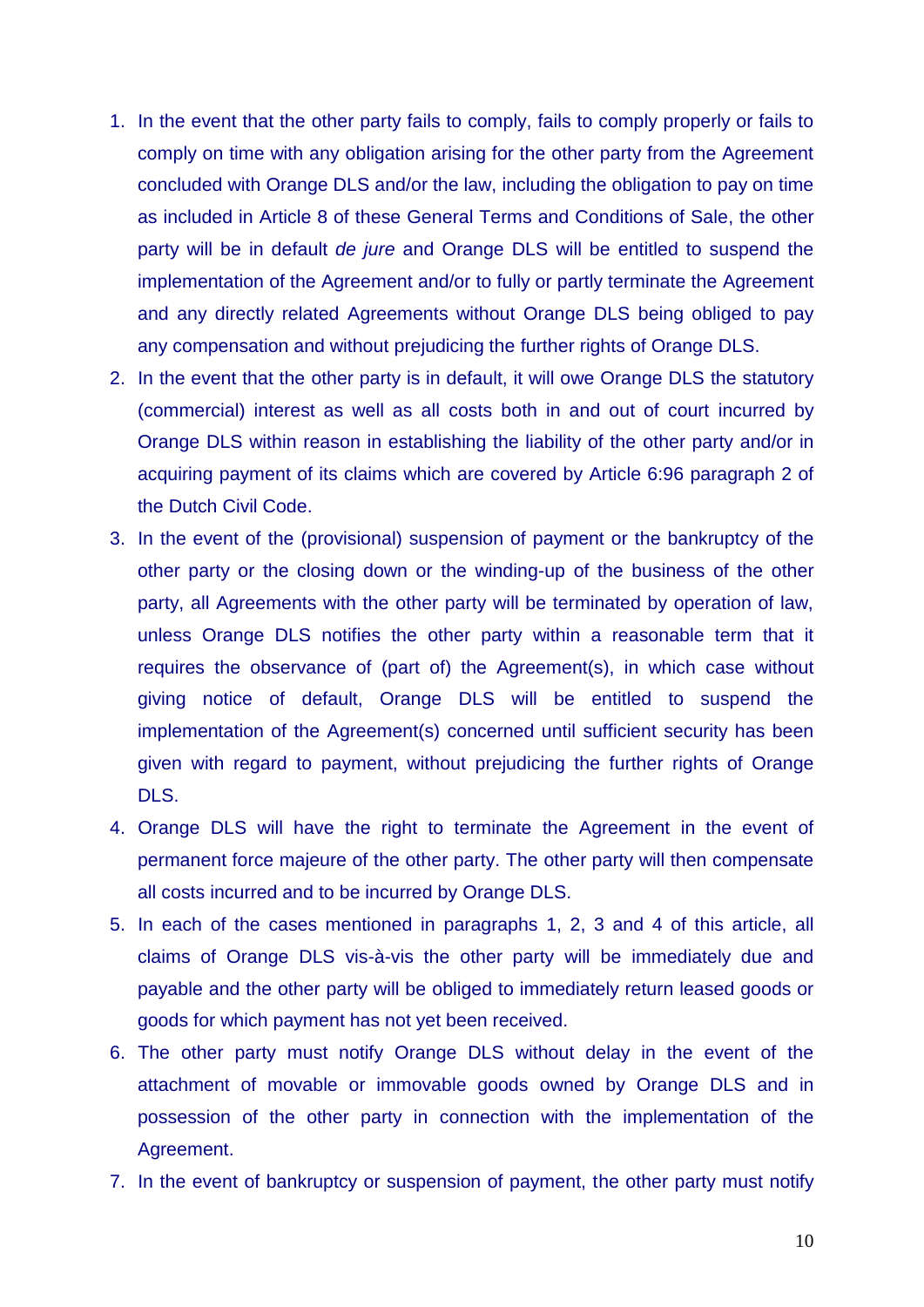Orange DLS hereof immediately and show the bailiff, curator or administrator the Agreement without delay, indicating the property rights of Orange DLS.

### **Article 13 Packaging**

- 1. In connection with the delivery of its goods, Orange DLS uses packaging. Among other things, packaging includes pallets and crates. In the event that Orange DLS charges a deposit with regard hereto, the packaging will be taken back for the price of the invoice applicable at that time (in the event that business is done in a foreign currency the packaging will be taken back at the exchange rate applicable at the time of delivery). In taking delivery of returned packaging, a fixed sum in compensation may be charged in conformity with the applicable regulations. These regulations will be provided to the other party at its request.
- 2. The packaging that the other party wishes to return must be clean and fresh enough to be used for freshly edible horticultural products without further action needing to be taken by Orange DLS.
- 3. In the event that packaging is to be returned by means of the own transport of Orange DLS, the other party must ensure that the packaging is sorted and ready for transport.
- 4. Packaging not supplied by Orange DLS will only be taken back if and insofar as Orange DLS has the products concerned in its own assortment and the packaging is in good condition.

### **Article 14 Industrial and intellectual property rights**

- 1. Orange DLS explicitly reserves any intellectual and/or industrial property rights (trademarks) with regard to the products it supplies.
- 2. The other party is not permitted to infringe on the intellectual and/or industrial property rights of a third party using the products supplied by Orange DLS. The other party indemnifies Orange DLS against any claims of third parties on the basis of an infringement of intellectual and/or industrial property rights by means of goods delivered by Orange DLS that take places after Orange DLS has delivered the goods to the other party.

#### **Article 15 Applicable law**

1. The legal relationship between Orange DLS and the other party is governed by